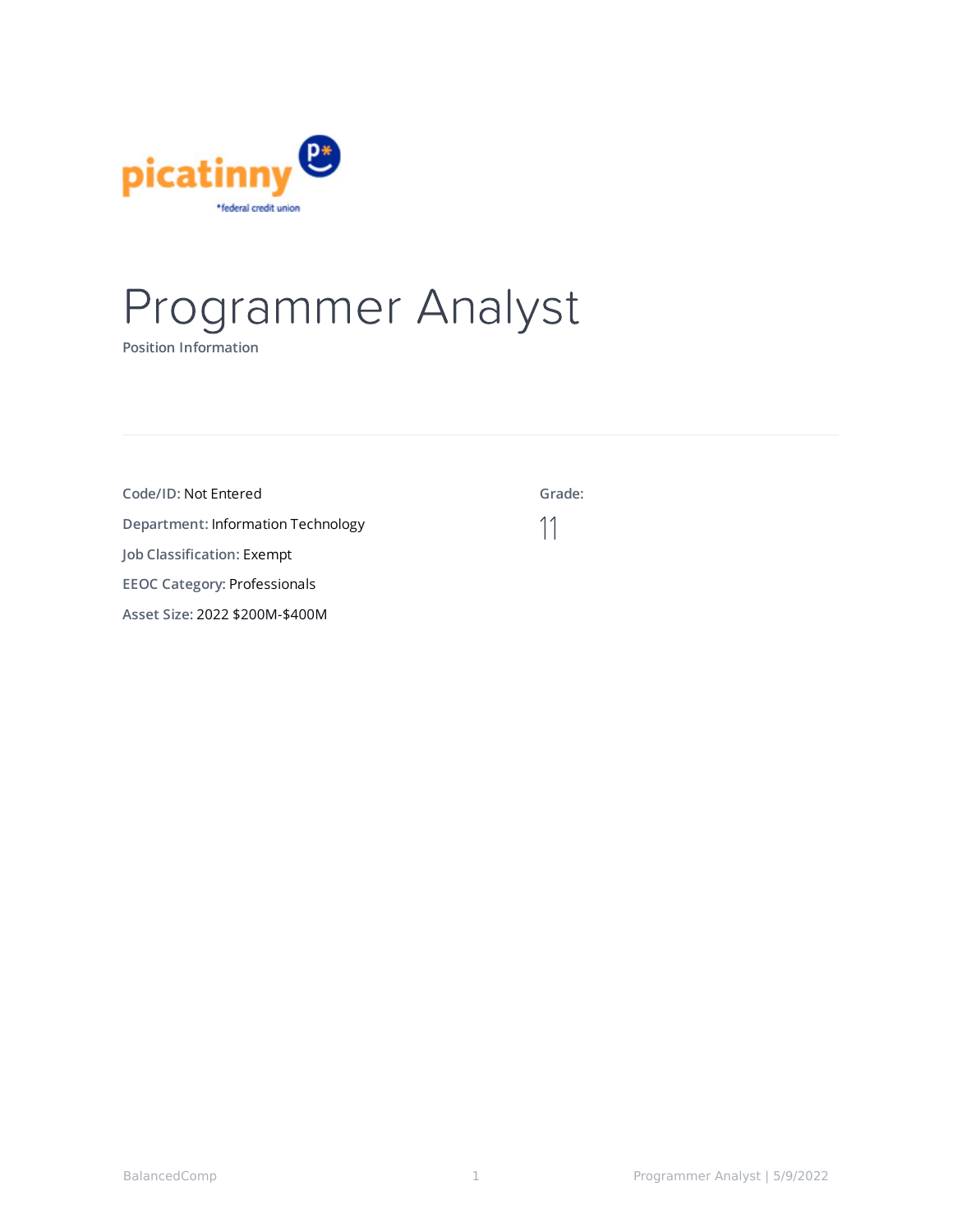### Role

Analyzes and evaluates existing or proposed systems, and devises innovative computer programs, systems, and related procedures to process data. Prepares program specifications and diagrams, and develops coding logic flowchart. Encodes, tests, debugs, and installs the operating programs and procedures in coordination with computer operations and user departments. Uses a full range of programming tasks, including program design, program coding, debugging and documentation for the core data processing system, and peripherals, including data manipulation, input and output routines reflecting a variety of equipment configurations

## Major Duties and Responsibilities

| <b>WEIGHT</b> | <b>DESCRIPTION</b>                                                                                                                                                                                                                                       | <b>ESSENTIAL</b>     |
|---------------|----------------------------------------------------------------------------------------------------------------------------------------------------------------------------------------------------------------------------------------------------------|----------------------|
| 30%           | Collaborates with clients, end users and other personnel to assess usability needs,<br>requirements and specifications for the requested program or application. Project<br>implementation and reporting.                                                |                      |
| 20%           | Analyzes existing program logic to identify causes of program malfunctions; modifies<br>program logic to eliminate problems or increase the operational efficiency of the<br>program. Modifies, replaces or removes code to resolve programs and errors. |                      |
| 10%           | Maintains knowledge of trends and developments in related areas of technology and<br>programming.                                                                                                                                                        |                      |
| 10%           | Facilitates installation of software; monitors performance and effectiveness after<br>installation.                                                                                                                                                      |                      |
| 10%           | Program coding, debugging and documentation for the core data processing system.<br>Performs diagnostic testing on programs which may include reading code or running<br>diagnostic software to detect syntax or logic errors.                           | $\blacktriangledown$ |
| 10%           | Designs and programs applications and software to meet identified needs. Builds and<br>creates SQL reports.                                                                                                                                              |                      |
| 5%            | Performs other related duties as assigned.                                                                                                                                                                                                               |                      |
| 5%            | Provides training to end users on effective use of applications and programs.                                                                                                                                                                            |                      |

## Knowledge and Skills

**EXPERIENCE**